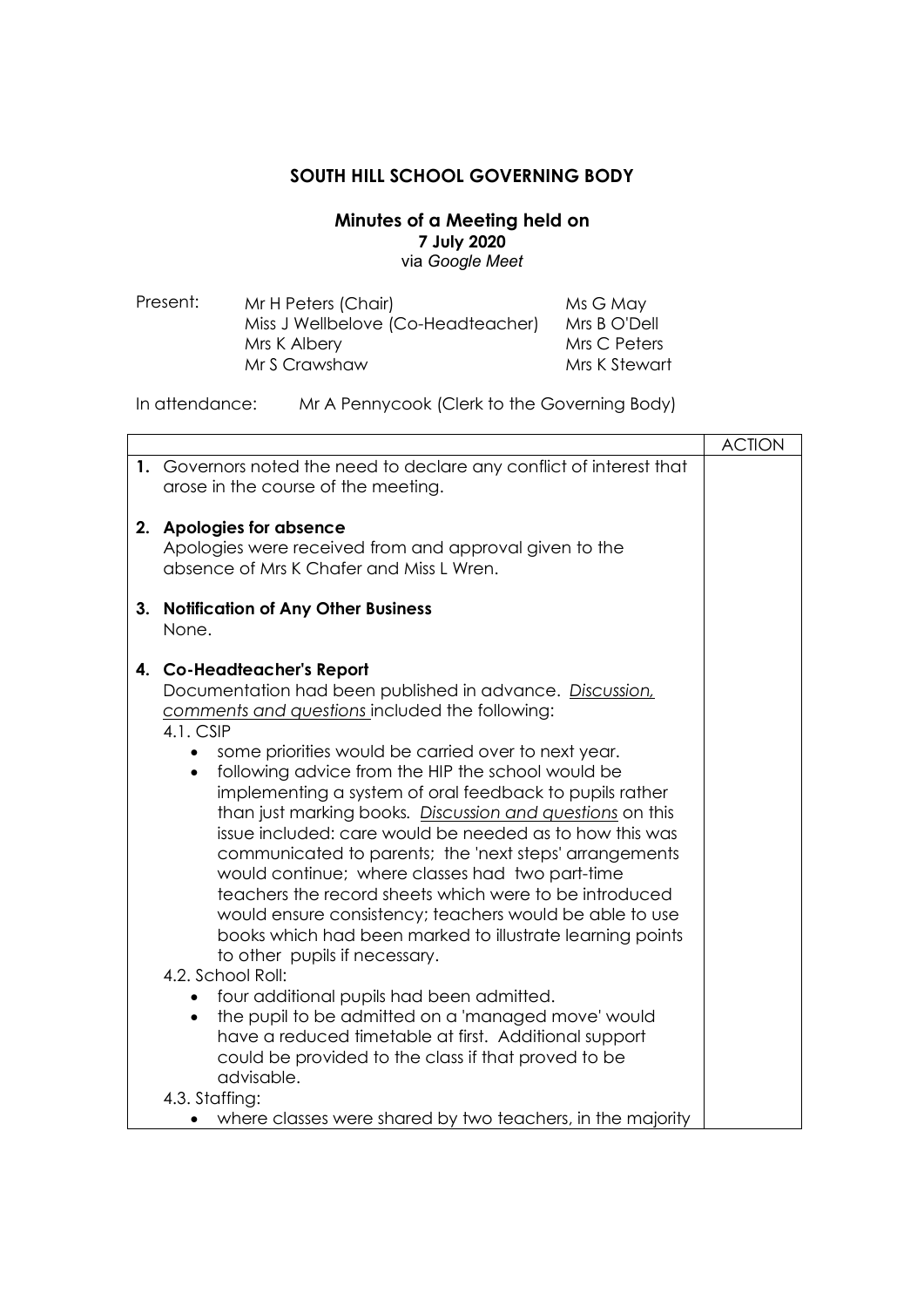| of cases both were working 21/2 days each.   |                                                                         |       |
|----------------------------------------------|-------------------------------------------------------------------------|-------|
| Revised arrangements for the SLT were noted. |                                                                         |       |
| 4.4. Premises:                               |                                                                         |       |
|                                              | • The repairs to the emergency lighting were not needed at              |       |
|                                              | present.                                                                |       |
|                                              |                                                                         |       |
|                                              | [Mr Crawshaw joined the meeting during the previous item.]              |       |
|                                              |                                                                         |       |
|                                              | 5. Budget Amendments                                                    |       |
|                                              | Taking advice from HCC much of the £172k brought forward from           |       |
|                                              | the previous year would be kept as a reserve. Details of a number       |       |
|                                              | of items of additional expenditure either committed or proposed         |       |
|                                              | were included in the Co-headteacher's report. Questions and             |       |
|                                              | comments included the following:                                        |       |
|                                              | 5.1. The phones in classrooms were to improve safety and                |       |
|                                              | security.                                                               |       |
|                                              | 5.2. Given the impact of Covid-19 more families were likely to          |       |
|                                              | qualify for free school meals. The school would be                      |       |
|                                              | encouraging families to apply.                                          |       |
|                                              | 5.3. In response to a question about continuing to develop              |       |
|                                              | facilities in the EYFS the Co-headteacher suggested that                |       |
|                                              | improving the flooring would be a sensible project.                     |       |
|                                              | 5.4. <b>A revised budget plan was to be produced</b> to incorporate     |       |
|                                              | elements of new spending to allow efficient monitoring. It              |       |
|                                              | would be presented for formal approval at the next meeting.             | JW/LW |
|                                              |                                                                         |       |
|                                              | 6. Policy and Document Approval                                         |       |
|                                              | 6.1. Equality                                                           |       |
|                                              | The Equality Action Plan review was noted without                       |       |
|                                              | significant comment.                                                    |       |
|                                              | It was agreed that reference in the Policy to the right of<br>$\bullet$ |       |
|                                              | children to have time off for 'religious/cultural observance'           |       |
|                                              | would have wording inserted to indicate that approval of                |       |
|                                              | absence for this purpose would be at the discretion of the              | JW/LW |
|                                              | (co)headteacher.                                                        |       |
|                                              | It was further agreed that the co-headteachers should                   |       |
|                                              | report on progress in implementing the Equality Action Plan             | JW/LW |
|                                              | twice a year, and that a report on any racial incidents                 |       |
|                                              | should be included in the co-headteachers' termly report.               |       |
|                                              | In response to a question about the fact that the school                |       |
|                                              | currently had no staff with disabilities the Co-headteacher             |       |
|                                              | reported that none had applied for jobs at the school.                  |       |
|                                              | The Equality Policy and the Action Plan for the next four<br>$\bullet$  |       |
|                                              | years were approved.                                                    |       |
|                                              | 6.2. Staff Code of Conduct:                                             |       |
|                                              | In response to a question the Co-headteacher informed                   |       |
|                                              | governors that staff were required to declare any                       |       |
|                                              |                                                                         |       |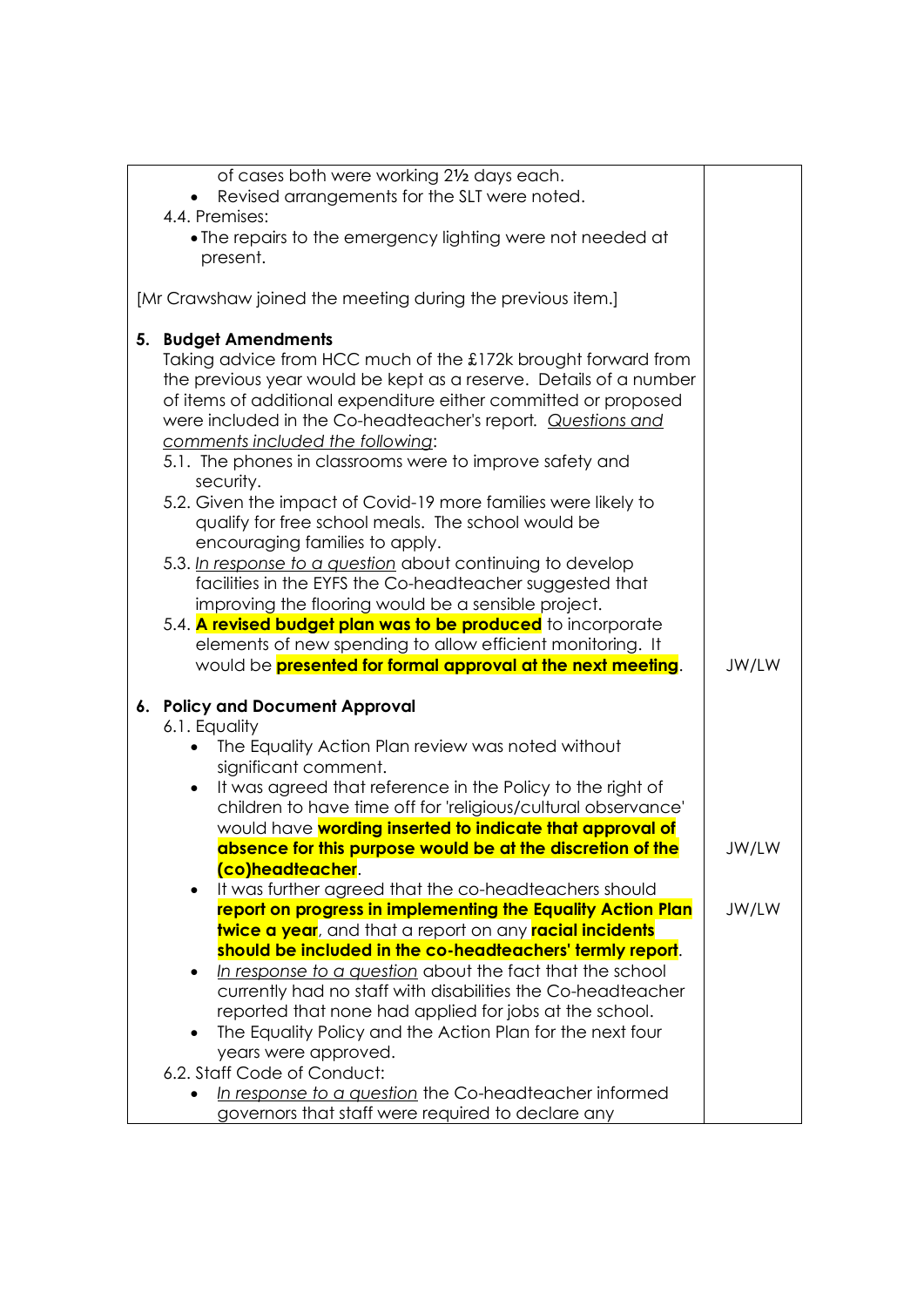|    | relationship they had with a pupil outside of the school          |  |  |  |  |
|----|-------------------------------------------------------------------|--|--|--|--|
|    | annually at the Inset Day in September.                           |  |  |  |  |
|    | The Code was formally adopted.<br>$\bullet$                       |  |  |  |  |
|    |                                                                   |  |  |  |  |
|    | 6.3. SEND Policy:                                                 |  |  |  |  |
|    | A suggestion was made that the 'Passport to Success'              |  |  |  |  |
|    | should be adopted for all pupils.                                 |  |  |  |  |
|    | The Policy was approved.<br>$\bullet$                             |  |  |  |  |
|    | 6.4. The following policies were approved without comment:        |  |  |  |  |
|    | • Staff Discipline                                                |  |  |  |  |
|    | • Whistleblowing                                                  |  |  |  |  |
|    | • Bullying and Harassment                                         |  |  |  |  |
|    | • Health and Attendance                                           |  |  |  |  |
|    | • Grievance Procedure                                             |  |  |  |  |
|    |                                                                   |  |  |  |  |
|    | 7. The South Hill Way                                             |  |  |  |  |
|    | Changes to the approach had been outlined in the Co-              |  |  |  |  |
|    | headteacher's Report and included a greater focus on equality in  |  |  |  |  |
|    | the light of the 'Black Lives Matter' movement.                   |  |  |  |  |
|    | 8. Plans for Resumption of 'Normal' Working                       |  |  |  |  |
|    | These had been outlined in the Co-headteacher's Report.           |  |  |  |  |
|    | 8.1. Additional points now included:                              |  |  |  |  |
|    |                                                                   |  |  |  |  |
|    | • a staggered start with different groups arriving and            |  |  |  |  |
|    | entering at different times and doors;                            |  |  |  |  |
|    | • 'bubbles' would consist of 60 (i.e. a whole year group) to      |  |  |  |  |
|    | allow more social interaction and to facilitate                   |  |  |  |  |
|    | arrangements for break;                                           |  |  |  |  |
|    | · lunches would continue to be cold and taken in                  |  |  |  |  |
|    | classrooms.                                                       |  |  |  |  |
|    | 8.2. In response to a question about staff wellbeing the Co-      |  |  |  |  |
|    | headteacher indicated that increasing the size of bubbles         |  |  |  |  |
|    | and linking classes in cohorts should help; one member of         |  |  |  |  |
|    | staff had expressed an interest in supporting staff wellbeing;    |  |  |  |  |
|    | staff meetings would be adapted and shortened                     |  |  |  |  |
|    | 8.3. In response to a question about attendance, the Co-          |  |  |  |  |
|    | headteacher said that a clear message would be going out          |  |  |  |  |
|    | that all pupils ought to be attending from September.             |  |  |  |  |
|    | Procedures for following up non-attenders would be                |  |  |  |  |
|    | unchanged, but for those who were reluctant to send their         |  |  |  |  |
|    | children to school because of Covid concerns a gentler            |  |  |  |  |
|    | approach would be adopted if necessary.                           |  |  |  |  |
|    |                                                                   |  |  |  |  |
| 9. | <b>Minutes of Previous Meeting</b>                                |  |  |  |  |
|    | The minutes of the meeting held on 19 May 2020 were approved.     |  |  |  |  |
|    | 10. Actions from Previous Meetings                                |  |  |  |  |
|    | All had either been completed or were in hand, with the following |  |  |  |  |
|    |                                                                   |  |  |  |  |